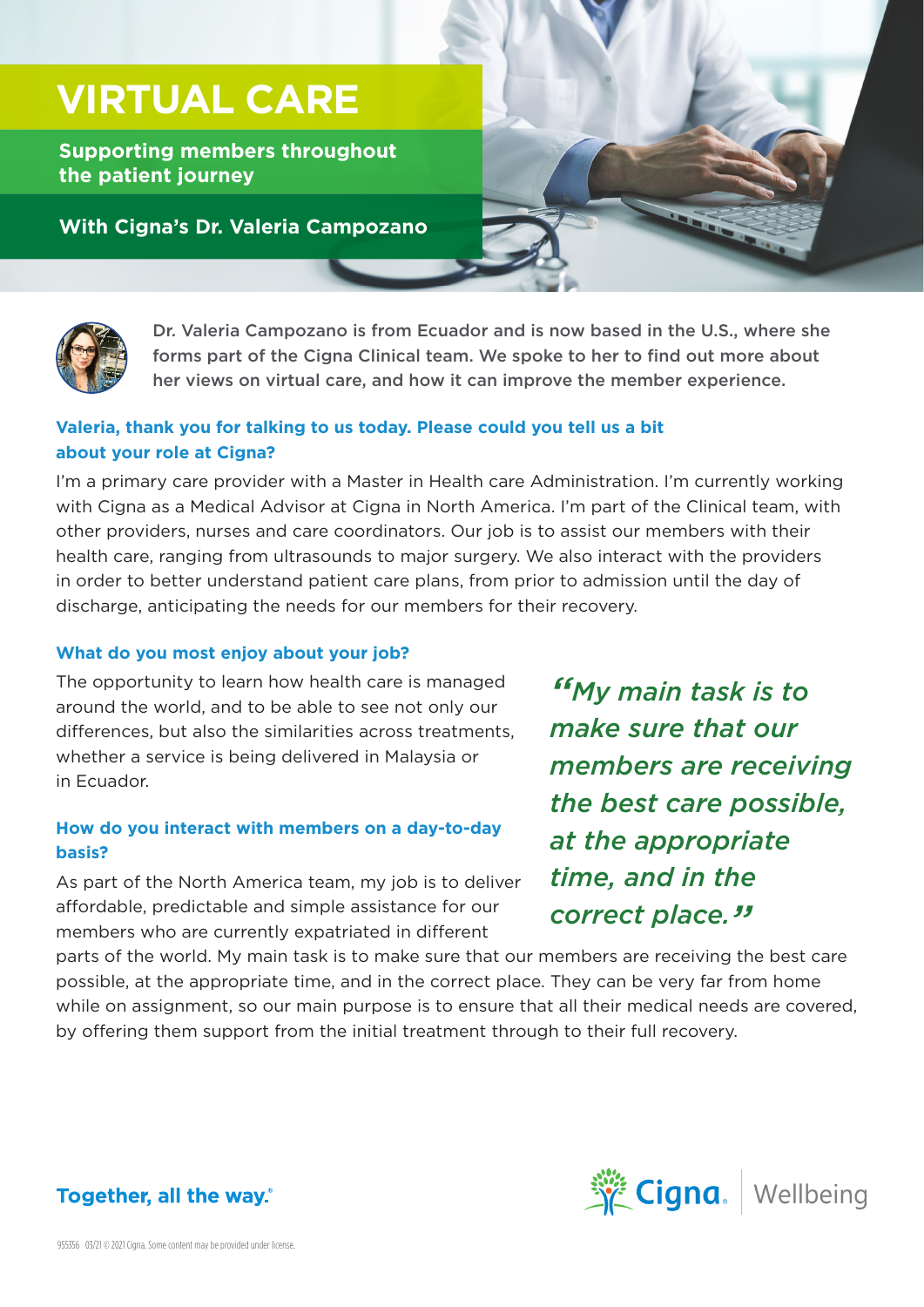At the recent Well-being Insights Forum, you mentioned how telehealth<sup>1</sup> and in-person **consultations can be combined to offer optimum services. How do you think the two can be used together?**



*"What we expected to happen in the next five to 10 years happened in six months."*

Telemedicine is not something new, that's important to remember. For years we have been trying to integrate virtual care into the health care equation. We started with remote assistance on surgeries, second opinions or even joint consultations between colleagues from different hospitals.

Over the course of the pandemic, we started to see the importance of telehealth as a way to keep in touch and maintain contact with our patients. We have come to the conclusion that these services are integrated, especially when it comes to primary care. We are the user's initial step into the health system. It's now more important than ever not to lose that opportunity with our patients, to do those first consults online and then guide them through the rest of the services.

#### **How do you think the COVID-19 pandemic has altered the course of health care in terms of virtual offerings?**

This pandemic definitely accelerated the use of virtual health services. I believe that every health care provider who was working on a virtual offer had to launch it as it was, in order to adapt to the circumstances, and then start adjusting. At the moment, if you can't offer a virtual consultation, you are at a disadvantage. What we expected to happen in the next five to 10 years happened in six months.

#### **Do you think telehealth and accessing care virtually is here to stay?**

In most countries, in-person consultations are back. Of course, seeing the patient, doing a physical examination, and other details you only get via personal interaction won't be replaced by virtual consults, but these virtual services are complementing the in-person experience. Right now, a lot of patients are still choosing to have a teleconsultation rather than expose themselves by going to hospitals or medical centers. Virtual care is here to stay; we just have to learn how to develop it beyond the pandemic.

*"I'm hoping to see the development of more apps to keep track of your health, your medication supplies or your next check-ups."*

#### **What do you think the future of virtual care will bring?**

I'm hoping to see the development of more apps to keep track of your health, your medication supplies or your next check-ups. When services are delivered in a more expedited way, they can improve the quality of life of our patients. Patients are able to share their clinical data in a more effective way.